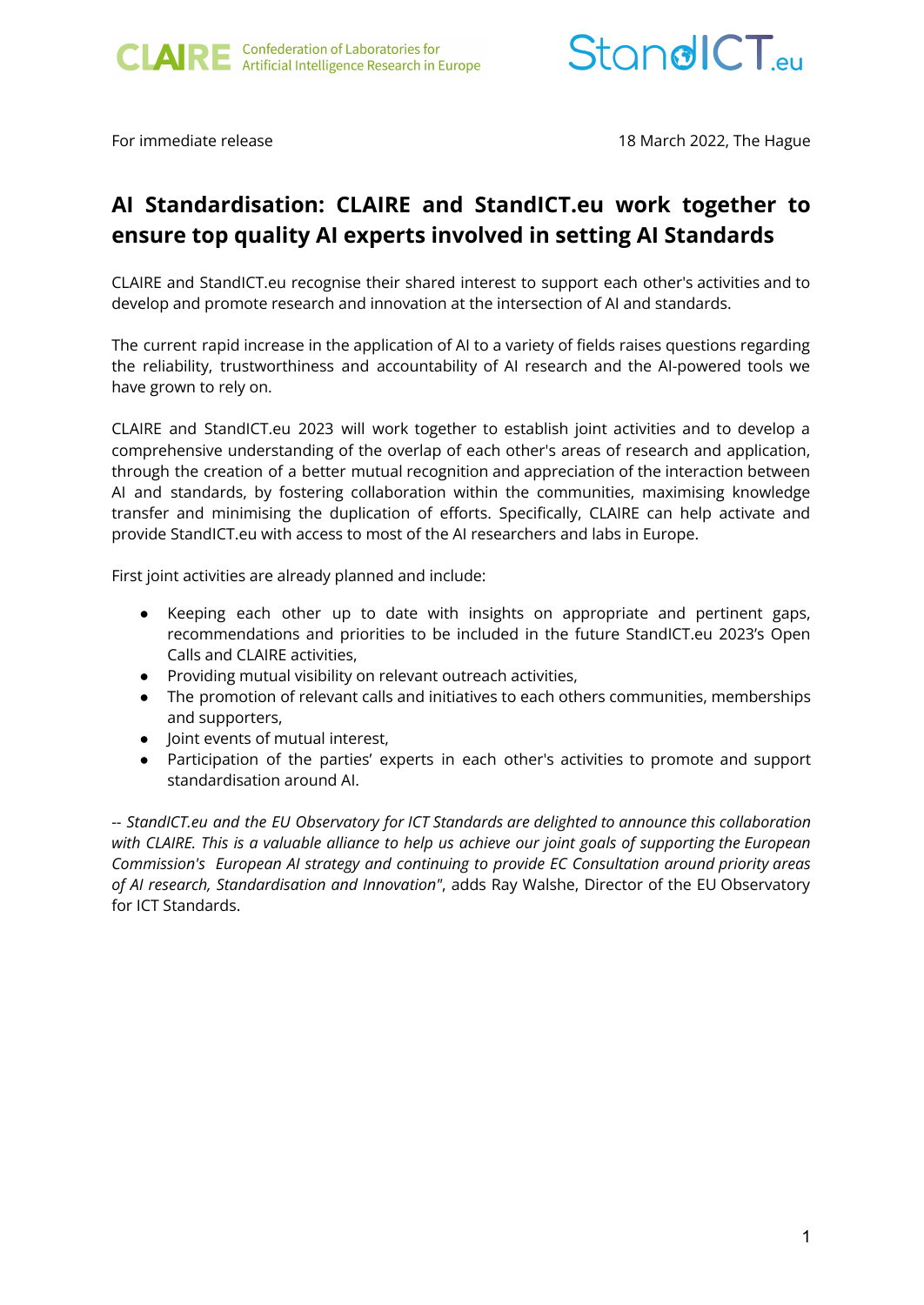



## **About CLAIRE**

CLAIRE (Confederation of Laboratories for Artificial Intelligence Research in Europe, *claire-ai.org*) is an organisation created by the European AI community that seeks to strengthen European excellence in AI research and innovation, with a strong focus on human-centred AI. CLAIRE aims to establish a world-wide brand recognition for "AI made in Europe" (at the level of CERN), and to position Europe in control of its own future.

CLAIRE was launched in June 2018 and now has the support of more than 3,900 people, most of them scientists, technologists, and researchers in Artificial Intelligence. The supporters represent the vast majority of Europe's AI community, spanning academia and industry, research and innovation. Among the supporters are more than 140 fellows from various key scientific associations. CLAIRE has opened administrative offices in The Hague, Saarbrücken, Prague, Rome, Brussels, Oslo, Paris and Zürich. Furthermore, nine advisory groups with 48 members from 18 countries have been established, covering all areas of AI, along with the topics of ethical, legal and social implications of AI.

CLAIRE's membership network consists of over 430 research groups and research institutions, covering jointly more than 24,000 employees in 37 countries. In addition, CLAIRE is in the process of setting up an industry network, in order to foster close links between non-profit research and impactful industrial applications.

The CLAIRE vision for excellence in European AI has received official letters of support from the governments of nine European countries, from over 30 scientific associations across all of Europe, from the European Association for Artificial Intelligence (EurAI, which is the key European association for AI researchers), from the Association for the Advancement of Artificial Intelligence (AAAI, the key international association for AI), and from the European Space Agency (ESA).

CLAIRE is also actively liaising, on an ongoing basis, with other important organisations, including ELLIS, the HumanE AI consortium, the Big Data Value Association, euRobotics and AI4EU, and cooperates closely with ESA.

## **About StandICT.eu**

StandICT.eu (Supporting European Experts Presence in International Standardisation Activities in ICT, [standict.eu\)](http://standict.eu), addresses the need for ICT Standardisation and defines a pragmatic approach and streamlined process to reinforce EU expert presence in the international ICT standardisation scene. Through a European Observatory for ICT Standards (EUOS), StandICT.eu analyses and monitors the international ICT standards landscape and liaises with Standards Development Organisations (SDOs) and Standard Setting Organisations (SSOs), key organisations such as the EU Multistakeholder Platform for ICT Standardisation, as well as industry-led groups, to pinpoint gaps and priorities matching EU DSM objectives.

These will become the topics for a series of Open calls focused on priority domains and a continuous cascading grants process, launched by StandICT.eu, providing support for European specialists to contribute to ongoing standards development activities, and attend SDO & SSO meetings. Through the analysing and monitoring process of activities in the EU and globally, over its work plan, StandICT.eu will provide a Go-To-Platform for the Open Call applications and evaluation, support prioritisation of standardisation activities and build a community of Standardisation experts to support knowledge exchange and collaboration and reinforce